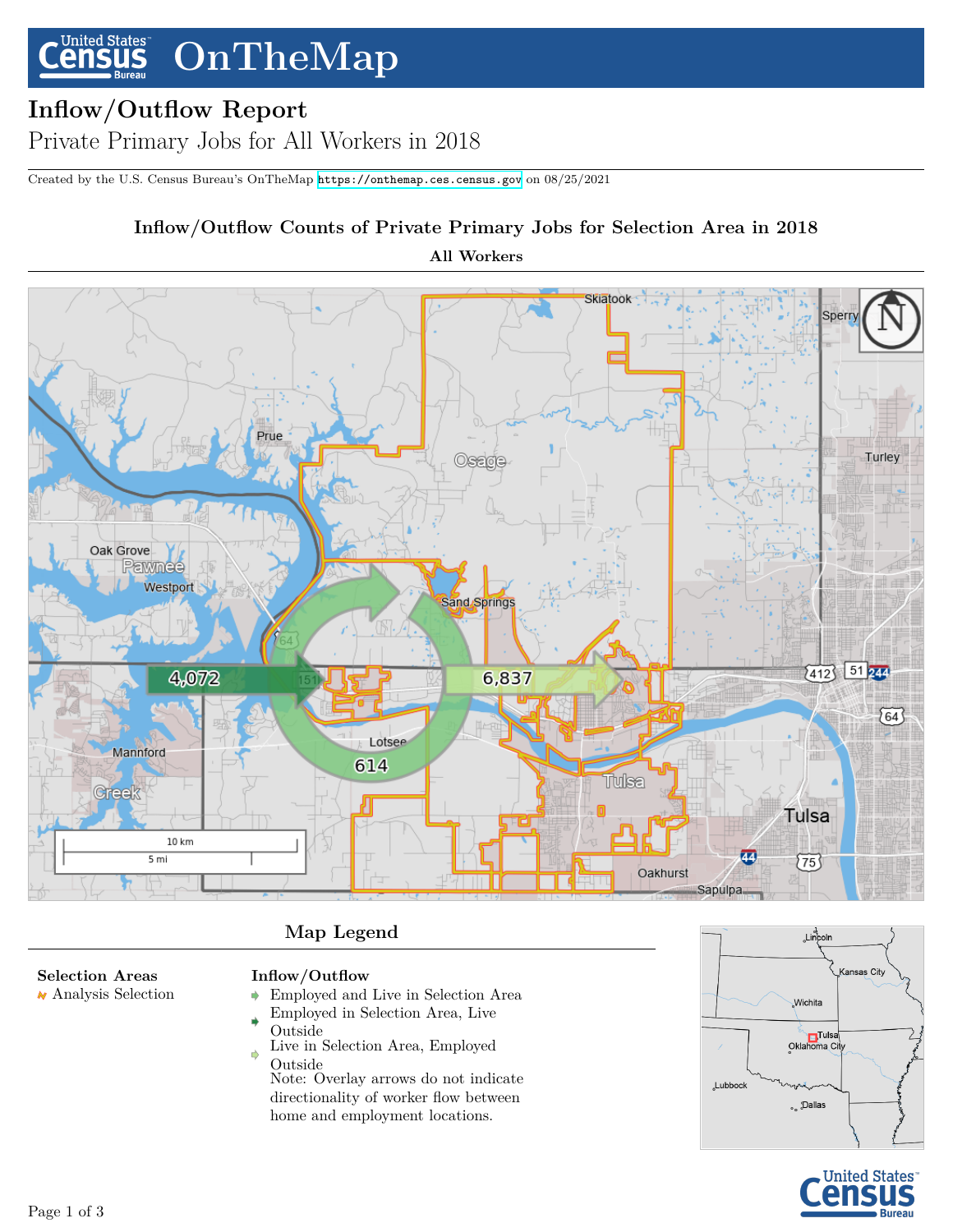



# **Inflow/Outflow Counts of Private Primary Jobs for Selection Area in 2018 All Workers**

| Worker Totals and Flows<br>Employed in the Selection Area<br>Employed in the Selection Area but Living Outside<br>Employed and Living in the Selection Area<br>Living in the Selection Area<br>Living in the Selection Area but Employed Outside<br>Living and Employed in the Selection Area | 2018  |              |
|-----------------------------------------------------------------------------------------------------------------------------------------------------------------------------------------------------------------------------------------------------------------------------------------------|-------|--------------|
|                                                                                                                                                                                                                                                                                               | Count | <b>Share</b> |
|                                                                                                                                                                                                                                                                                               | 4,686 | 100.0        |
|                                                                                                                                                                                                                                                                                               | 4,072 | 86.9         |
|                                                                                                                                                                                                                                                                                               | 614   | 13.1         |
|                                                                                                                                                                                                                                                                                               |       |              |
|                                                                                                                                                                                                                                                                                               | 7.451 | 100.0        |
|                                                                                                                                                                                                                                                                                               | 6,837 | 91.8         |
|                                                                                                                                                                                                                                                                                               | 614   | 8.2          |